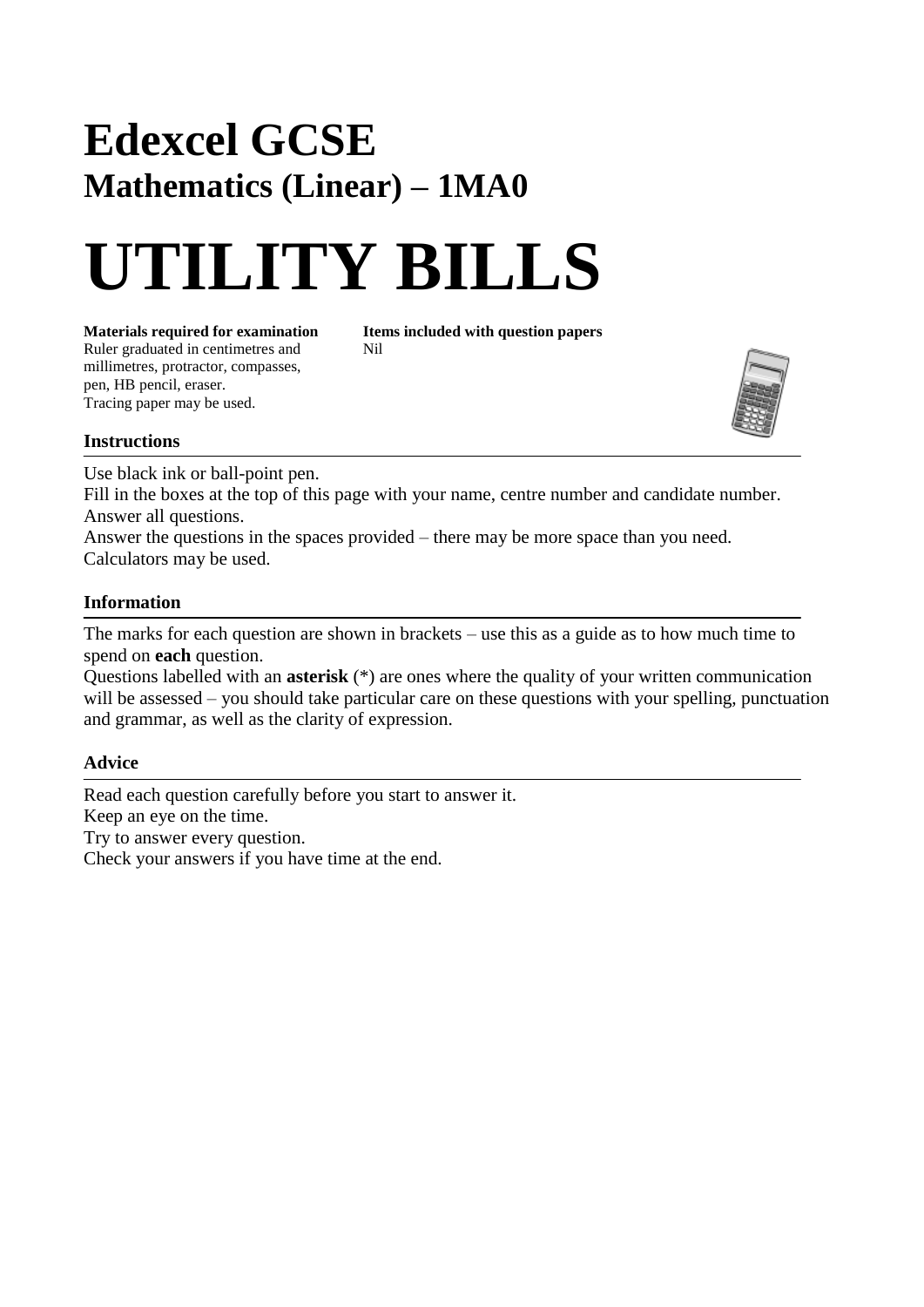**1.** Mr Johnson works out the cost of the gas he used last year. At the start of the year, the gas meter reading was 8569 units. At the end of the year, the gas meter reading was 9872 units.

Each unit of gas he used cost 44p.

Work out the **total** cost of the gas he used last year.

£ …………………………… **(Total 4 marks)**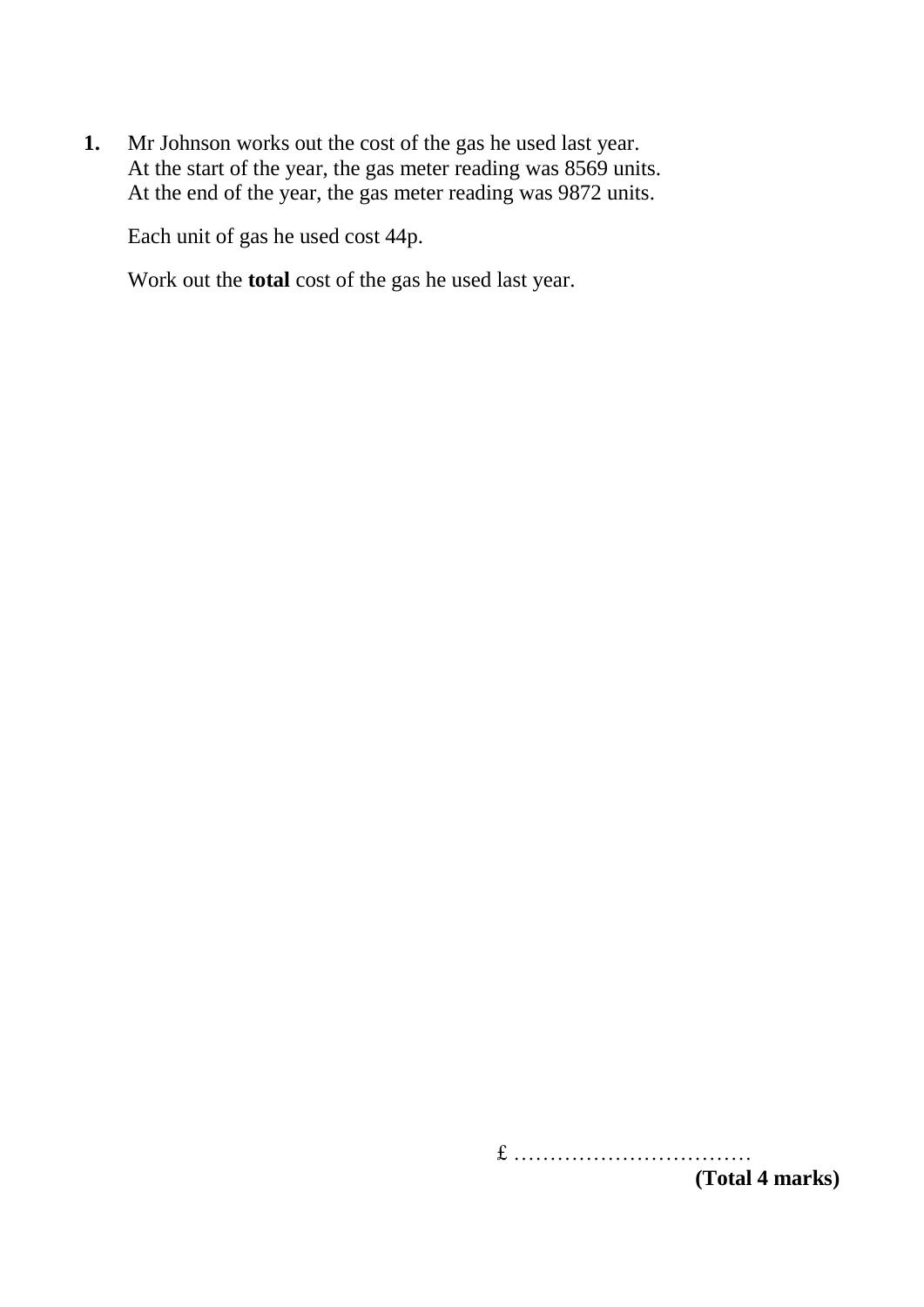**2.** Mr Holland uses 367 units of electricity in one month. He pays 5.84p for each unit of electricity. Mr Holland also pays a fixed charge of £6.14 for the month.

Work out the **total amount** he pays.

£ ……………………………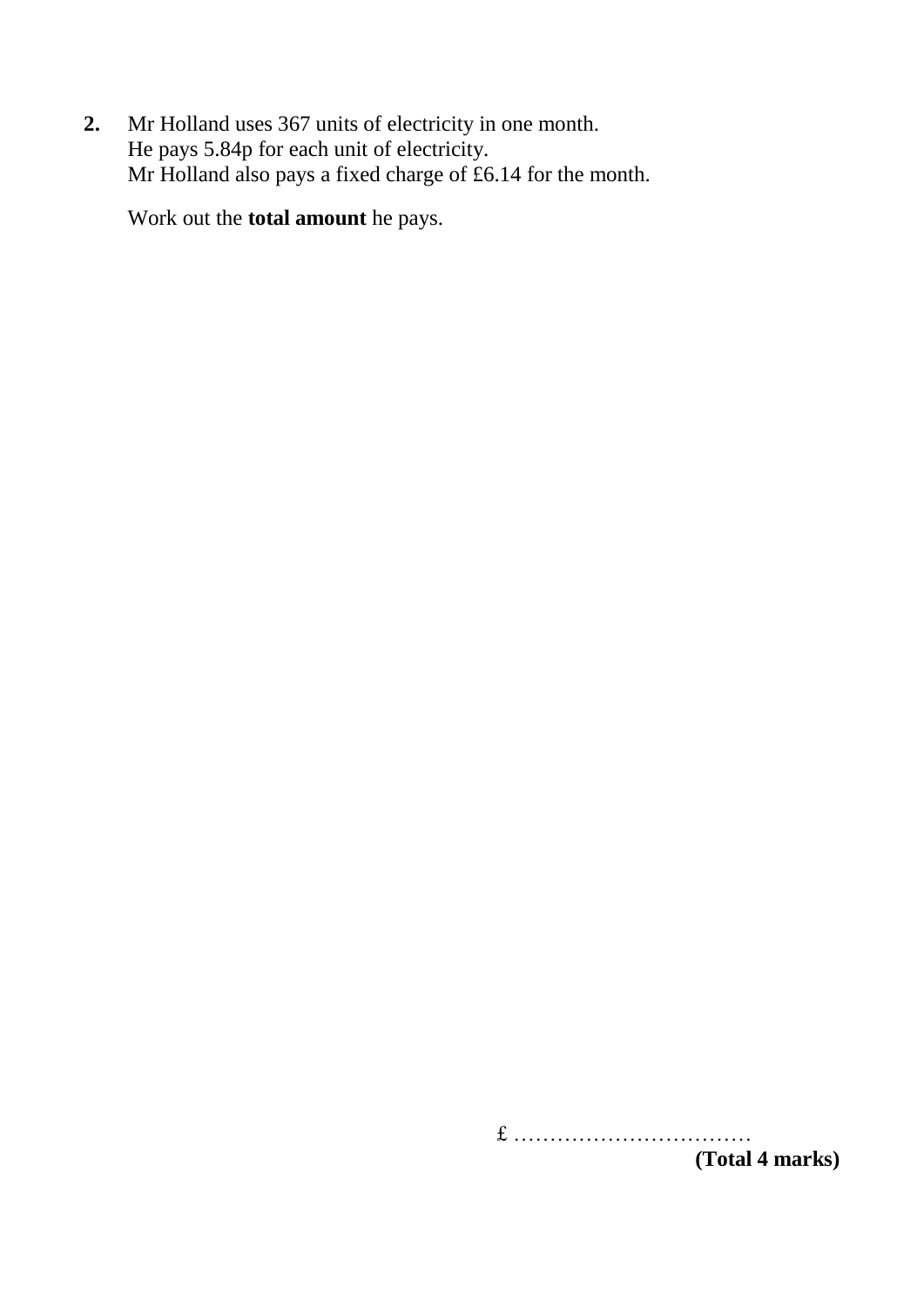**3.** Here are two readings from a gas meter.



The difference in the meter readings gives the number of units of gas used. The cost of gas is 21p for each unit of gas used.

Work out the cost of gas used. Give your answer in pounds  $(f)$ .

£ …………………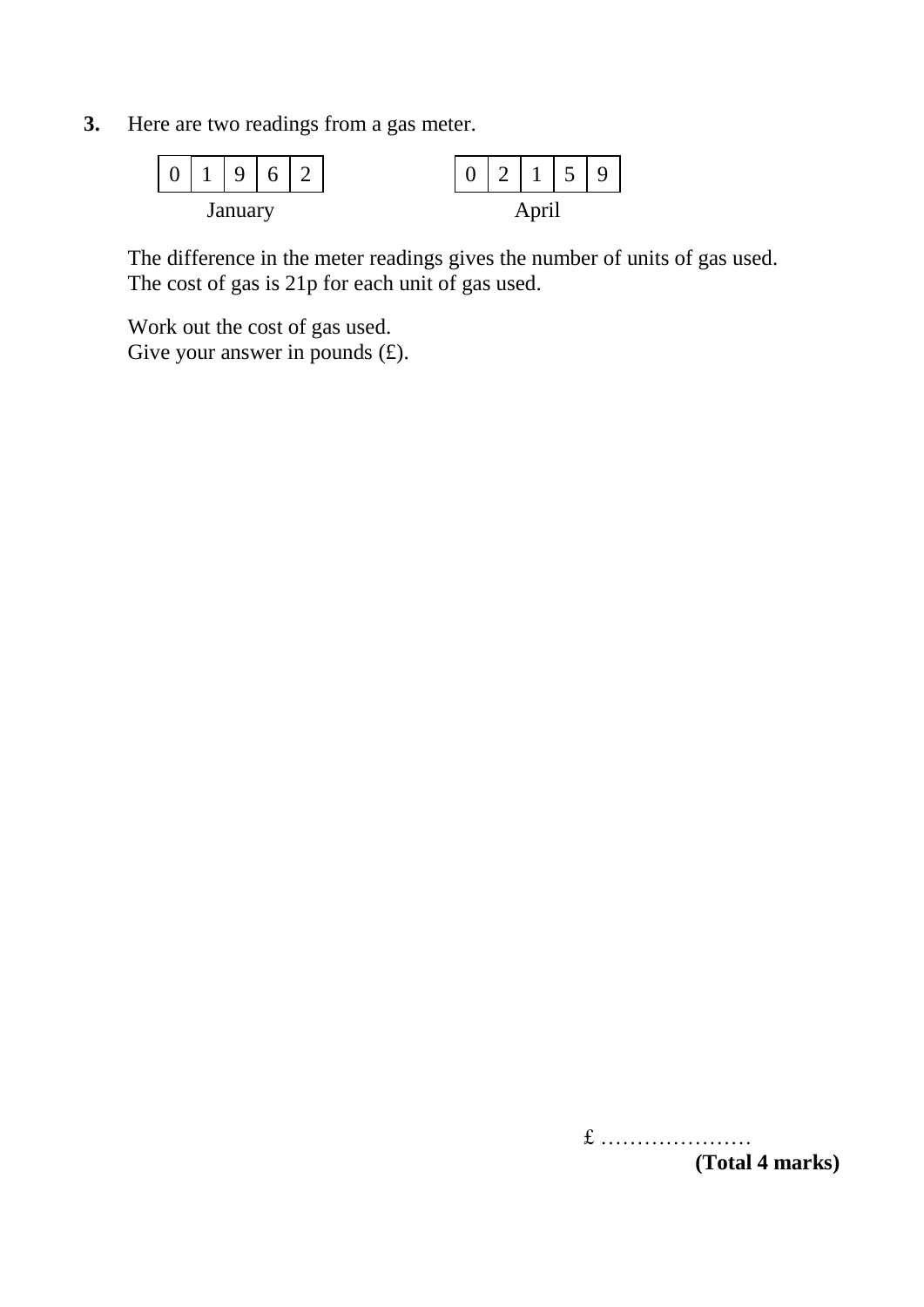**4.** Alison travels by car to her meetings.

Alison's company pays her 32p for each mile she travels.

One day Alison writes down the distance readings from her car.

Start of the day: 2430 miles End of the day: 2658 miles

Work out how much the company pays Alison for her day's travel.

£…………………… **(Total 4 marks)**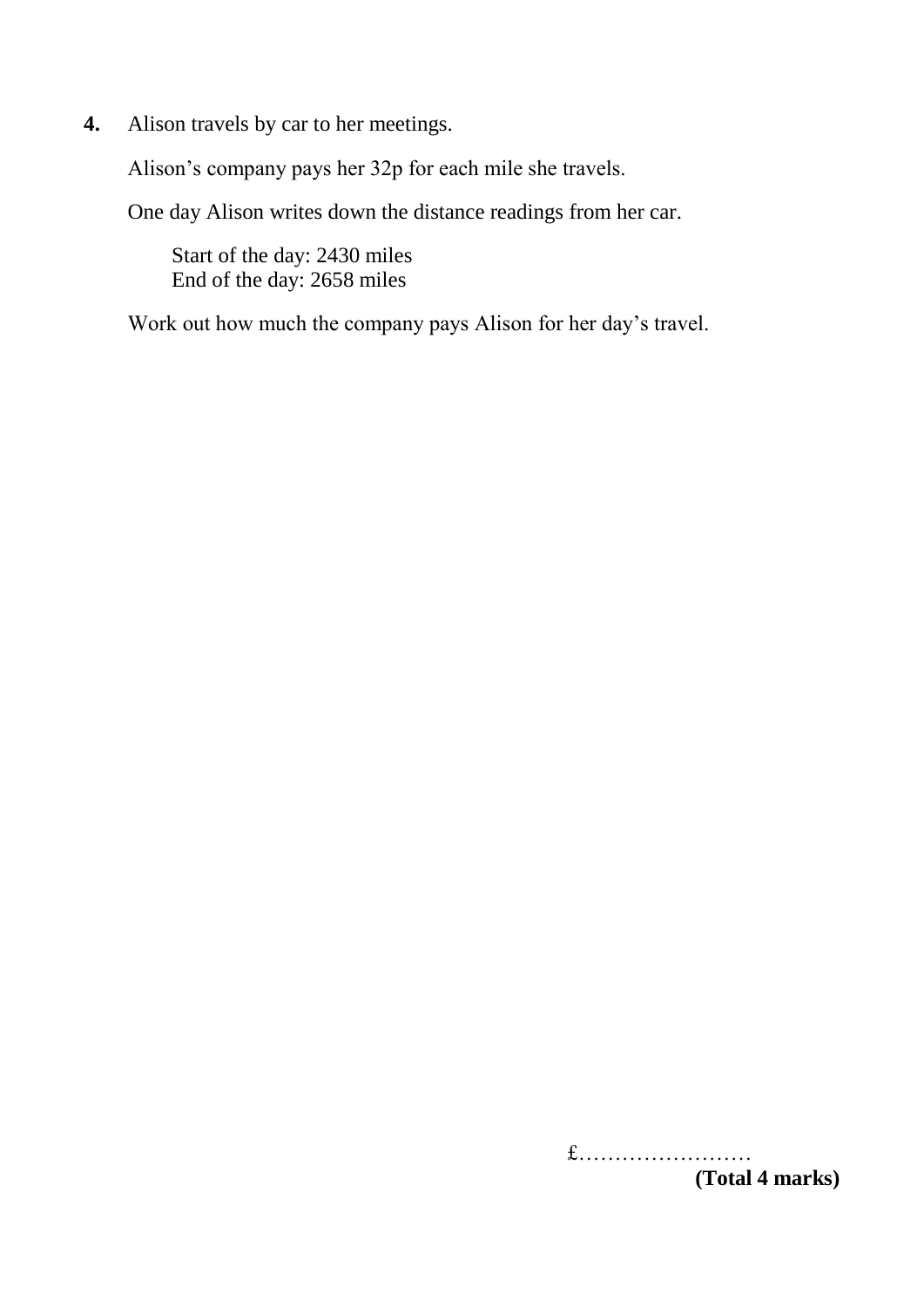**5.** Peter works out the cost of the gas he used last year. At the start of the year, the gas meter reading was 12967 units. At the end of the year, the gas meter reading was 14059 units.

Each unit of gas he used cost 44p.

Work out the cost of the gas he used last year.

£ ……………………………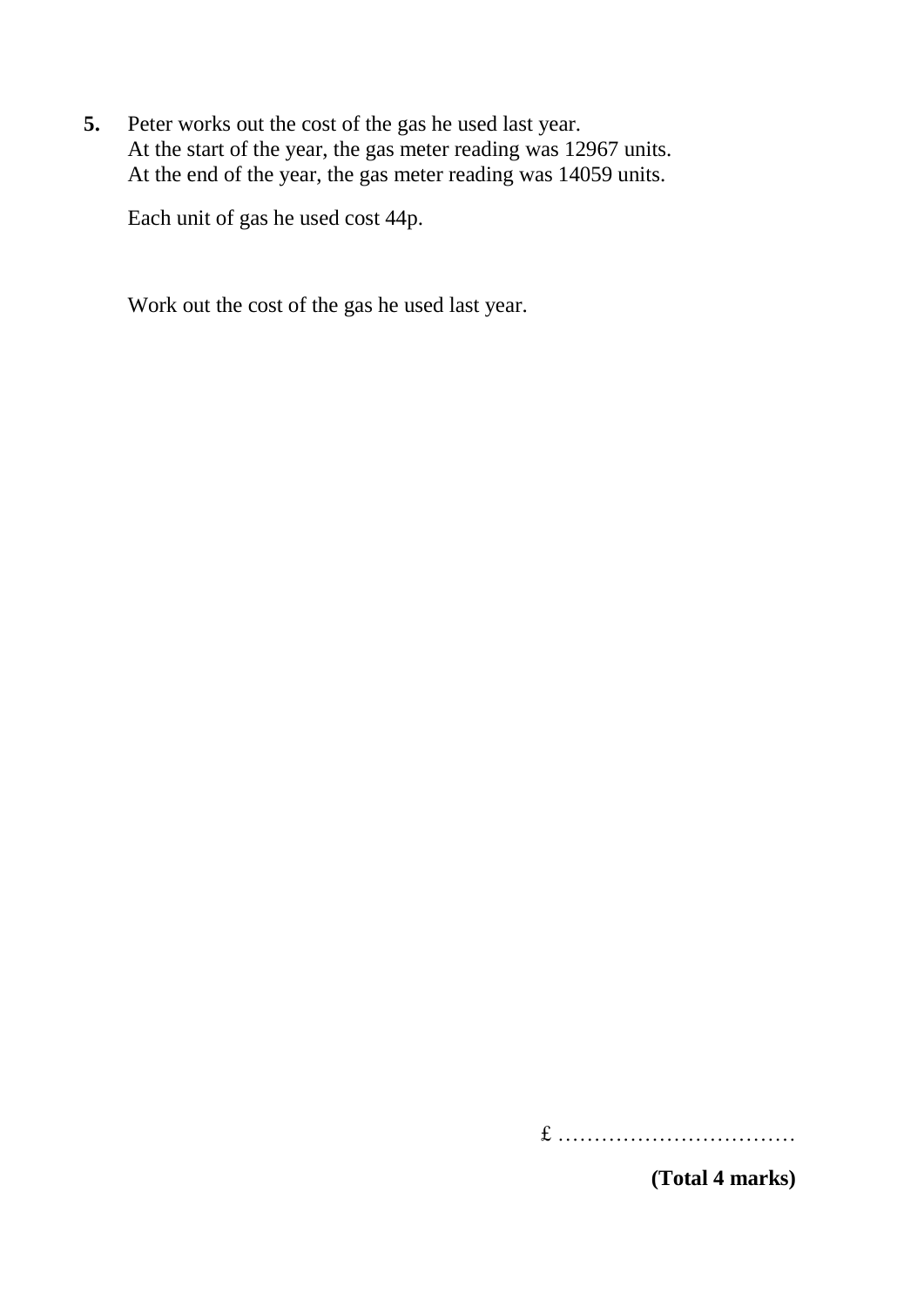\***6.** Here is part of Gary's electricity bill.

| <b>Electricity bill</b> |              |  |
|-------------------------|--------------|--|
| New reading             | $7155$ units |  |
| Old reading             | 7095 units   |  |
| Price per unit 15p      |              |  |

Work out how much Gary has to pay for the units of electricity he used.